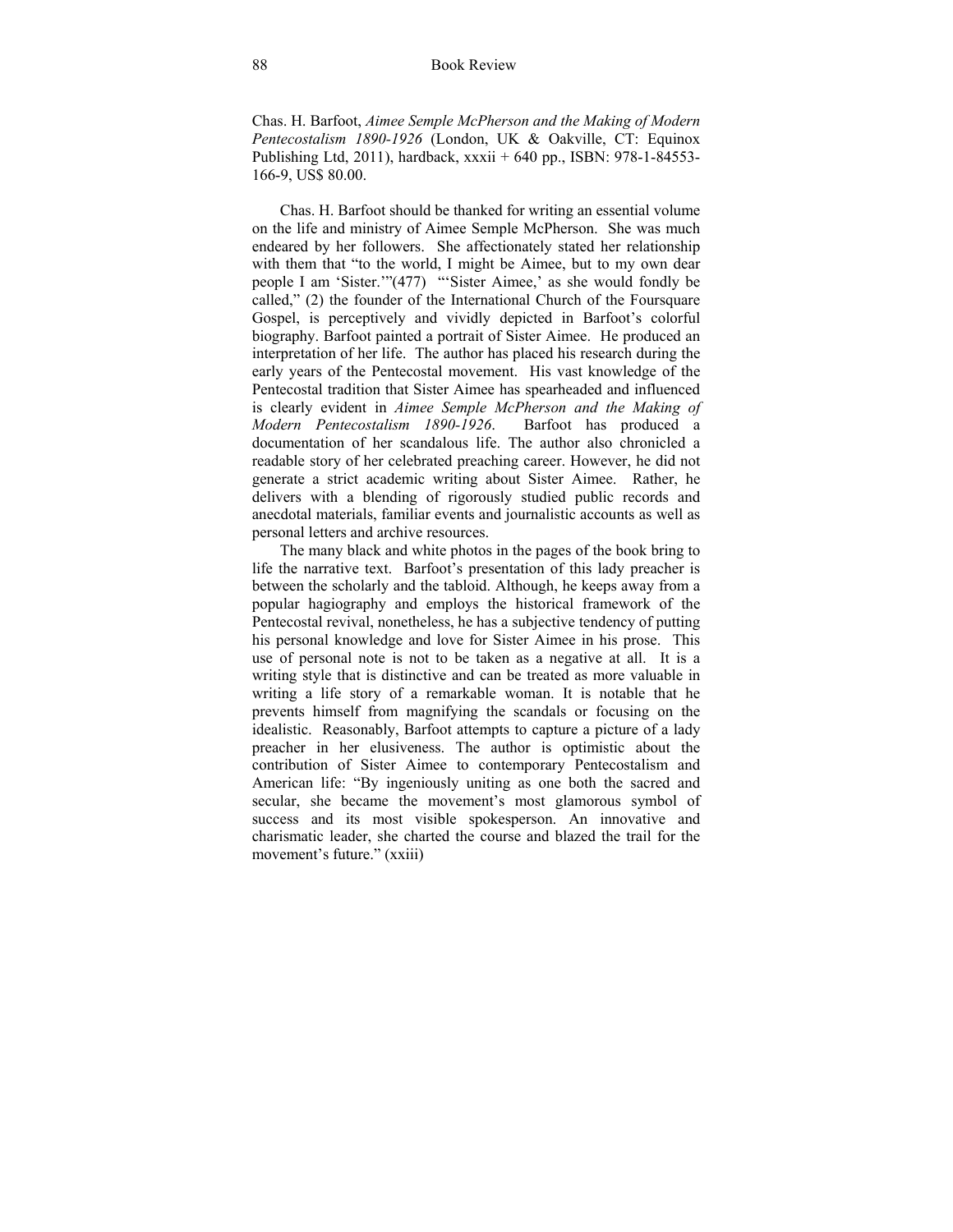Sister Aimee understood the American culture. She capitalized on it. She did not shy away from the combining of the spiritual and the nonspiritual. She made the Pentecostal expression of faith tolerable to the taste of the mainline Protestants of America. Barfoot has that sense of strong connection with Aimee Semple McPherson. The reader will not miss the respect and affection of the author as he resurrected Sister Aimee in his book. It is not only his academic background and proficient qualification as well as his family upbringing and religious heritage that made him competent to write this valuable biography but most of all there is that continuity that he embodies in himself with her. The author's preface and acknowledgments show his sympathy and attachment to Sister Aimee. Her story is his story. The writing of her biography is telling the story that must be told! And so, Barfoot tells the story of Aimee Semple McPherson in twenty-one chapters. These chapters are entertaining. It is hard not to be ardently affected and sympathetically attached to this remarkable woman of faith as one gets to know her through the pen of Barfoot. The reviewer is carried emotionally by the ups and downs of Sister Aimee. The author is very sympathetic to her. The biographical details, the names and circumstances of people around her, the concurrent historical events that happened during her lifetime and the insightful commentaries are beautifully woven together.

Barfoot starts with her birth during the autumn of 1890 (October 9, 1890) in a Canadian farm and at the same time talks about her funeral in October 1944 in the first page of chapter one. She was born as Aimee Elizabeth Kennedy, lived a short but significant life, and died as a sophisticated woman. (1) After some details on the circumstances of her early life and the significant influence of her parents until she met Robert Semple (2 ff.), the narrative moves to Sister Aimee's love life and subsequent marriage to this Pentecostal "preacher who died young in the second chapter." In chapter three, Sister Aimee's Jonah syndrome has been highlighted after the death of her first husband Robert Semple, the birth of her daughter Roberta Star Kennedy Semple and her subsequent remarriage to Harold McPherson that brought Rolf Potter Kennedy McPherson into this life. The next two chapters talk about the thriving ministry of the McPhersons and the sad story of their parting of ways. The sixth and seventh chapters transport the story of Sister Aimee's life to California, underlining her connections to Los Angeles and Azusa Street. "The Beautiful Woman in White" is the title of the following chapter because Sister Aimee "was remembered" as "being 'very good looking and she dressed always in a white uniform.'" (161) This chapter also mentions how Sister Aimee influenced Hollywood celebrities like Jean Harlow, Marilyn Monroe,